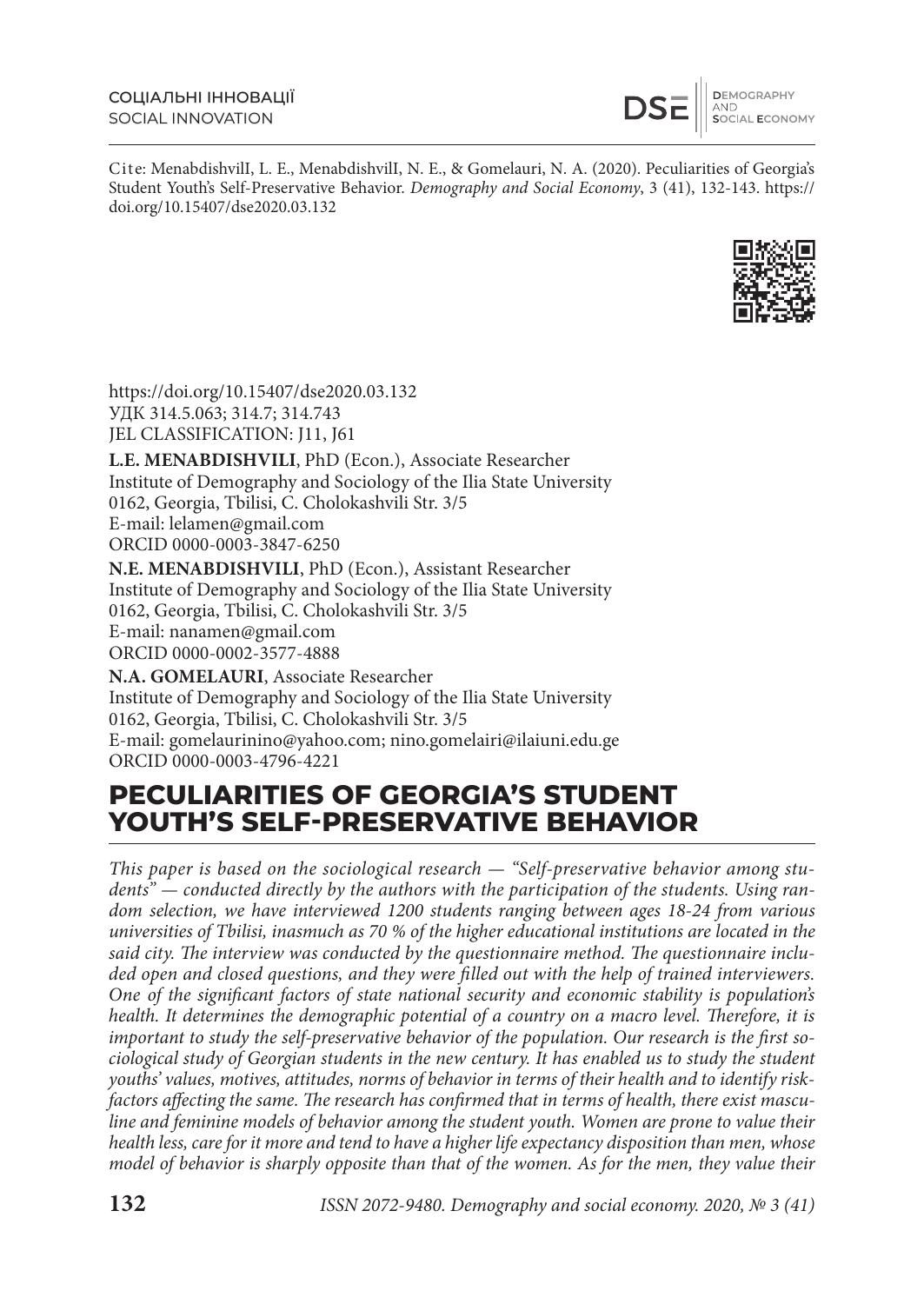health more and care for it less than the women. Furthermore, there emerged mistakes made during the upbringing of youth in terms of establishment of the culture of self-preservative behavior. Those students who developed habits of caring for their health in childhood stand out when evaluating their health, have a highly developed understanding of the importance of health, excel at caring for their health and avoid bad habits. Respondents from both sexes understand well that a constant care for health has a positive impact on life expectancy, however for the majority of students health-care has a medical character rather than a prophylactic one. A certain portion of them visit a doctor after their condition becomes worse or start self-medication. A person's attitude toward life expectancy is viewed as an individual's long-term necessity which entails a desire for a long life and appropriate self-preservative behavior. The research has confirmed a direct correlation between self-appraisal of one's health and the parameter of an estimated life expectancy. The respondents reckon that the lower the self-appraisal of their health the less the estimated life expectancy. In addition, caring for health has a big impact on the presumption of life expectancy. The indicator of an ideal, desired and estimated life expectancy is high among those respondents who always care for their health.

Keywords: self-preservative behavior, health, healthy lifestyle, risk-factors affecting health.

**Description of the research problem and relevance of the article.** Demographers allot a significant attention to studying self-preservative behavior, it is one of the aspects an important role in determining a demographic situation. Health condition of a population together with the population reduction, fertility decreasing and any other demographic factor determine a grave demographic situation. Caring for one's health is a necessary aspect of human development and means societal progress [3].

Self-preservative behavior or caring for one's own health starts when a person understands his/her capabilities and takes responsibility for his/her self. The self-preservative behavior is viewed as a system of activities and relations during the full cycle of life directed toward preserving health and prolonging a lifetime. An attitude of an individual toward their own health is the basis of the self-preservative behavior. It depends on the individual what kind of character his/her self-preservative behavior has: positive or negative. The violation of the rules, norms, activities and relations of the self-preservative behavior, transforms into a self-destructive behavior, which can endanger a society. Therefore, during the self-preservative behavior an individual is responsible for himself/herself as well as for the society. Social health reflects a potential of living of a person and their attitude toward themselves besides toward outer world. For this reason, it is equated to a moral activity. It is a human's behavior in a society.

The bodily self-preservation of an "I" is marked by such needs as preservation of a life, wholeness of an organism, health, which is related to necessity for a long-term life. The latter gives an opportunity to a person to undergo every stage of a life cycle and represents moving force behind the person's self-preservative behavior — the need for life until a certain time.

Health entails various aspects — biological, hygienic, psychological, social, it is a complex parameter. It is also clear that at the modern stage of societal de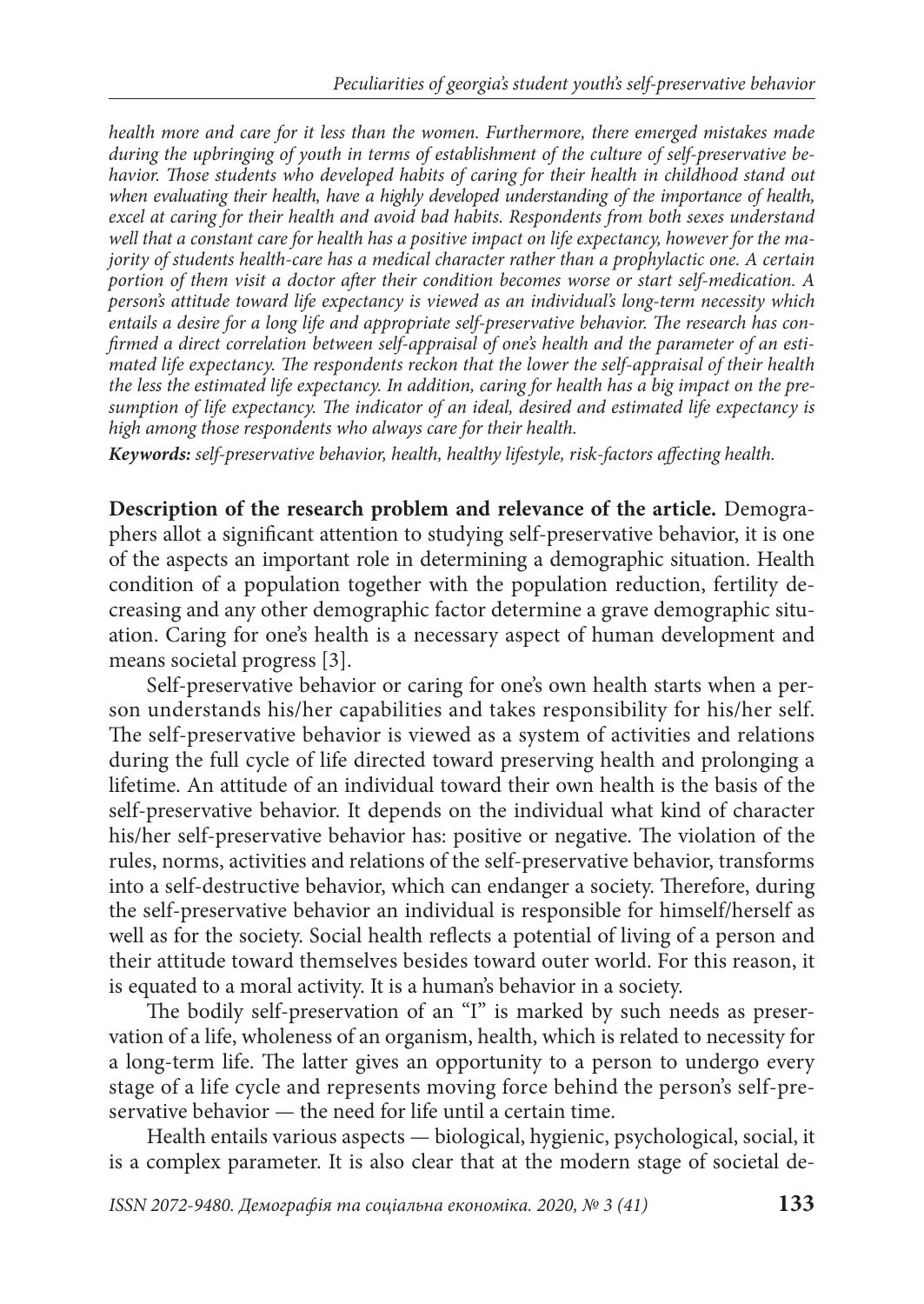velopment there are two, micro and macro, factors which affect social health: globalization, ecological situation, technical and natural catastrophes, health policy of a state, family environment, conditions of labor, and many other.

Every society values the physical and spiritual health of their members. Therefore, one of the main functions of a state is to prevent diseases and protect the health of its population from harmful environmental factors. Joint effort of the state and every citizen determine the protection of the country's population. A citizen must understand the significance of the impact of bad habits and erroneous behavior, whereas a government must foster such an environment which will enable humans to take care of their health. Healthy society significantly determines not only the proliferation of its population's values but also the spread of material wealth and a nation's spiritual values.

Undeniably, one of the important factors of a state's national security and economic stability is the health of its population. It determines a country's demographic potential on the macro level, which is again confirmed by our current existence in the conditions of the world pandemic.

Studying self-preservative behavior is important during the research of the causes of mortality and it is urgent when analyzing the process of population reproduction. Consequently, understanding its essence is significant in order to correctly determine the measures of demographic policy.

**Literature review.** Attitude toward health is one of the fundamental characteristics of the existence of a person or society. Therefore, it is completely logical that scientists pay great attention to this issue. Analyzing health attitude and behavior was made successively within various theoretical paradigms: structural functionalism (T. Parsons, R. Robertson, and S. Brian); symbolic interactionism (E. Gallagher, E. Berkovich, E. Hoffman, A. Strauss, E. Becker); conflict theory (K. Marx, E. Friedson, I. Zola); poststructuralism (M. Foucault); postmodernism (N. Fox, V. Kokaram, T. Abel, P. Burdye). During the last decade innumerable researches have been conducted in the post-Soviet space by Russian, Ukrainian, Belarusian, Kazakh, Georgian and other countries' scientists (I. Zhuravlyova, T. Shushunova, I. Mironova, M. Igoshev, I. Karas, I. Vialov, E. Belyakova, A. Polenova, G. Tsuladze, A. Sulaberidze, M. Shelia, etc.).

**The aim of the article and innovation character.** The article is based on the sociological research which was conducted among the students of Georgian universities (state as well as private). The research was carried in the 2018-19 academic year and 1200 students were interviewed.

The aim of the studying of self-preservative behavior is to analyze problems related to health condition of student youth along with demonstrating risk-factors which affect their health. There is a very grave demographic situation in Georgia today. According to the UN, our country is among the dying nations. Thus, it is important to unveil the peculiarities of the youth's self-preservative behavior and search for the factors which influence it. This will help us find ways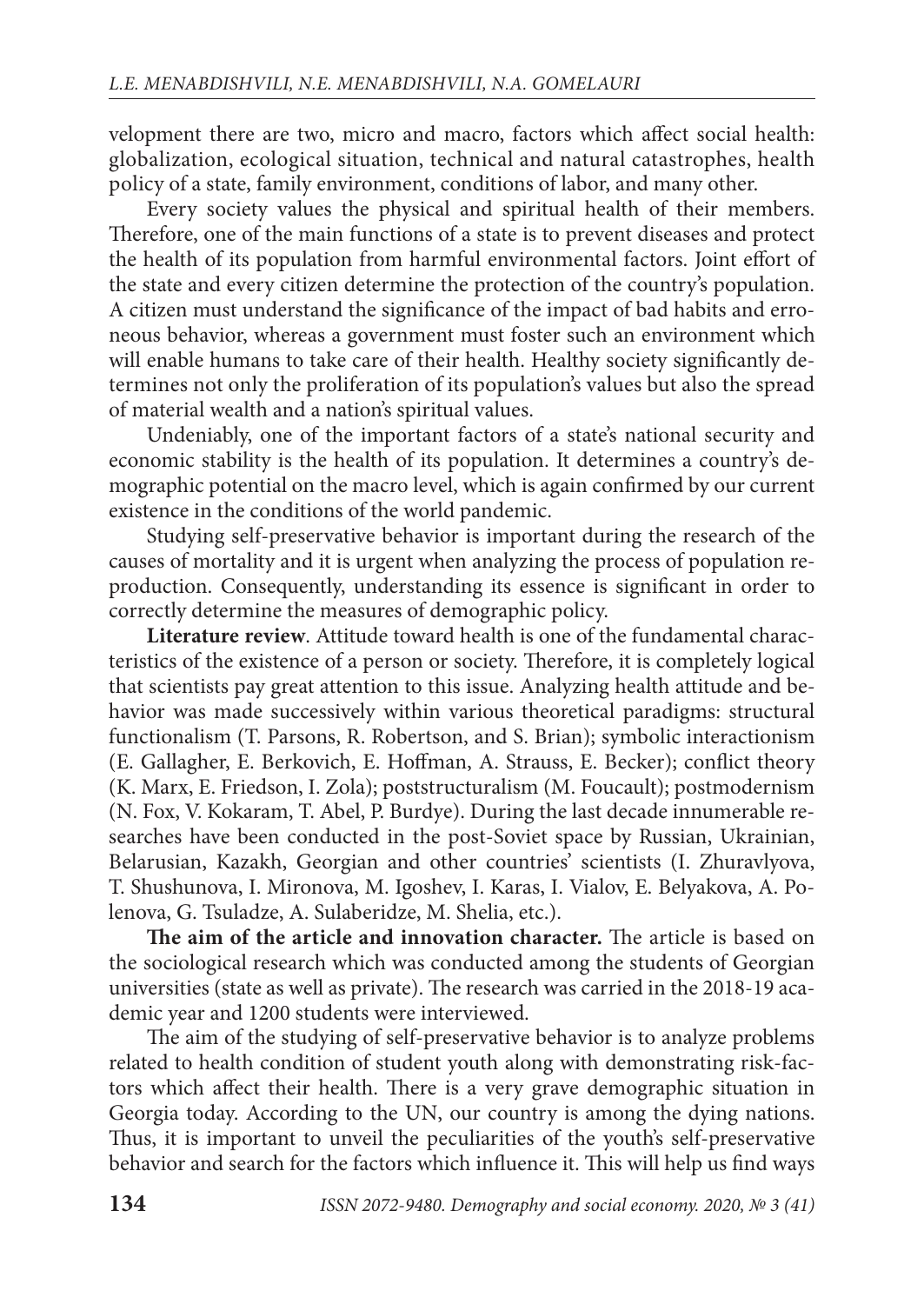to improve their demographic behavior which in turn will enable us to further perfect the measures of demographic policy aimed at the youth [1].

Choosing the social group of students for research purposes was determined by the fact that the student youth are one of the most significant strategic resources in any society that play an important role in the spheres of economy, culture, politics, etc. It defines the future of a country; the student youth accounts for 14–15 percent of the Georgian youth [5]; as experts have ascertained, the students say no to self-preservative behavior most often when they have to choose between success in studying and their health. They have also proven that deterioration of health during the whole course of a human's life occurs most often in university years. There are scientific researches, according to which, the third of the students had chronic diseases before enrolling at university, whereas the number of the students with chronic illnesses grew and amounted to a half after graduating [6].

In the opinion of Professor V.P. Yatsenko, nowadays, the problem of students' health is rather pressing. Statistics show that 60–70 % of the students have health issues. The occurrences increase, on average,  $1-1.5$  times annually. On top of that, 10 % of the students are dispensary patients, and from among them, 60 % have therapeutic profile  $[9]$ .

The aim of the Georgian state youth policy is to create appropriate environment for the full-value development of the youth. In order to achieve the mentioned goal, the youth policy, among other measures, must ensure the establishment of healthy lifestyle, as well as provide access to medical services and increase their quality within the favorable environment for the youth. Health is one of the four strategic fields of the youth policy. It is important that the youth possess enough information regarding healthy lifestyle, realize its significance and make use of preventative services.

Georgian government aims to establish healthy lifestyle amid the youth. For the purpose of perfectly fulfilling this goal, it is essential to have some opinion about the existing situation. Our research offers us a clear picture with regard to the level awareness and education of the youth concerning healthy lifestyle. This is the first sociological research conducted in the course of a new century which offers complete information in regard to knowledge, values, views, motives, disposition, norms of behavior, risk-factors affecting health, which are related to the student youth's health. Furthermore, the following research is the first since the time the country implemented a universal health insurance and its citizens could look after their health better, with less costs. The results of the research will aid the state structures and contribute greatly to planning important events for the successful implementation of the state youth policy [10].

**Data and methods.** From among the research methods, we gave preference to the sociological method of quantitative research, which enables us to generalize the results over a wide population group. We prepared a special questionnaire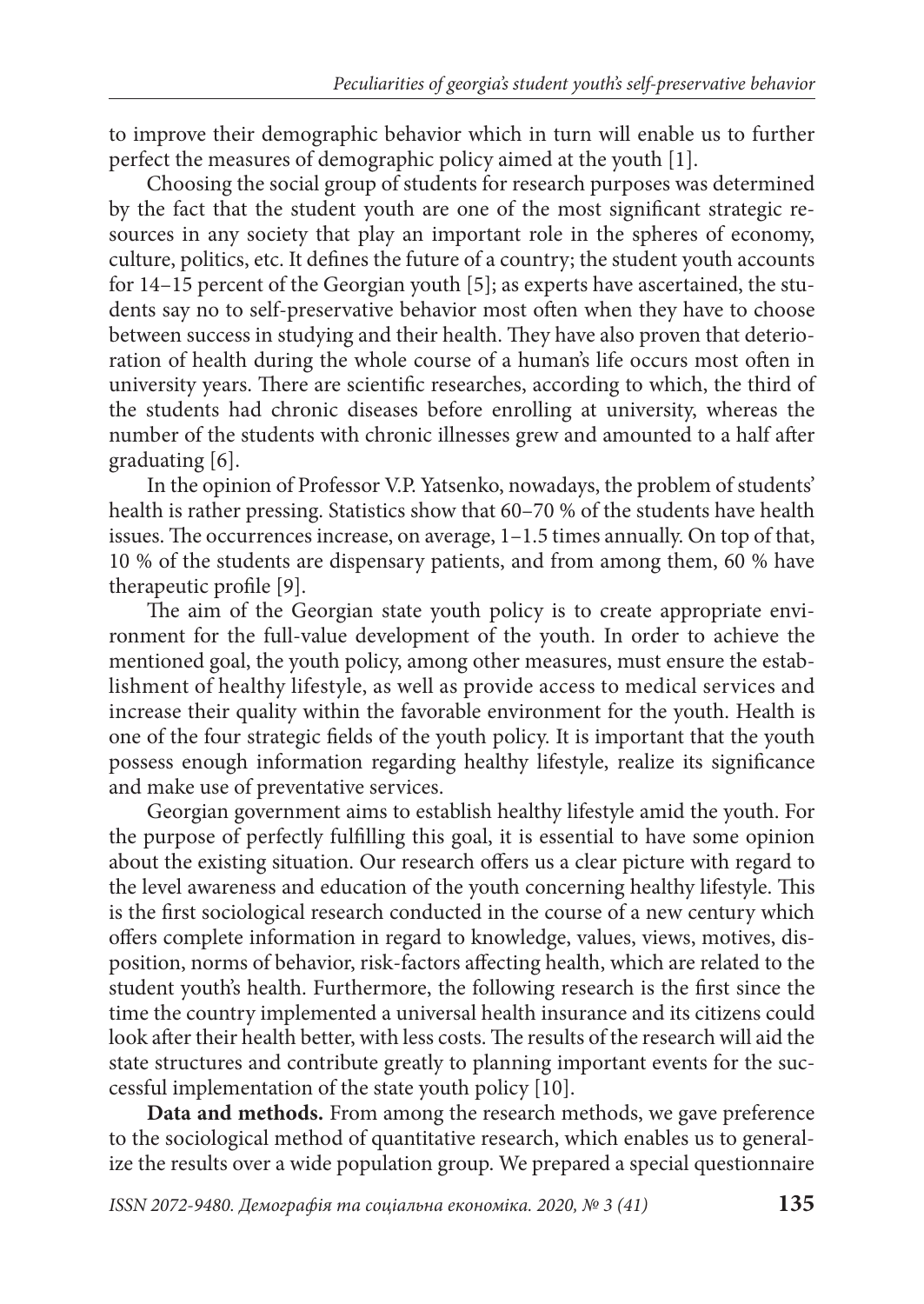for the mass questioning method. In addition, we trained interviewers so that they could assist students while filling out questionnaires. When choosing between universities, we used the lottery selection method from the types of probability selection. Three state and five private higher educational institutions were selected. In the selected higher educational institutions we used spontaneous selection method in order to interview the students.

**Basic results of the research.** Health is an invaluable treasure. It emerges as the most important determining factor of the quality of a human's life. Subsequently, health must be the number one value in our life. However, the sociological research done by us among the students confirms that it is not so. Only the fourth of the number of the students mentioned health as their top value. At the same time, men were twice more prone to designate health as a top priority than women. For the 34 of the interviewed students, there are other more valuable things than their health, for instance, happy family and freedom. Health is the most important determining factor of the quality of a human's life and if a young person holds other things as higher values than their health, it means that his/her behavior is directed less toward retaining-strengthening of health. This in turn is reflected on the quality and durability of his/her life. Happy family life, for which the students strive so eagerly, is impossible without a sound health.

It is also noteworthy that acknowledging of one's health as the number one priority does not always mean that a constant care is allotted for its strengthening and retaining. From amongst those students who mentioned health as their top value only 33 % pay constant attention to preserving it. In order to explain the phenomenon that certain number of the students acknowledge health as being their main priority, but do nothing to protect and preserve it, we can use the famous Georgian psychologist's Dimitri Uznadze's theory of attitude and set according to this theory: "Volition is a power of a subject, his/her ability to implement that which is deemed as expedient by their intellect…although humans cannot always manage to do that which is thought of as advisable. Some manage to pursue the advice of the mind when acting on something, and some are not able to do this" [8]. The latter category includes 16.3 percent of the students.

In the process of the interview, the students had to assess their health. There emerged three groups in terms of self-assessment of health: the students with "good" health (44.5 %), "satisfactory" health (47.5 %) and "bad" health (5.7 %). A small number of the students abstained from making their health assessment (2.3 %). The research has shown that the students with "good" health always (45 %) or, in any case, sometimes (37.4 %) care for their health, the students with "satisfactory" health sometimes (41 %) and during illness (27.5 %) look after their well-being, and the students with "bad" health care for their health only during illness  $(41\%)$  or never  $(20\%)$ . This has its explanation. The students with "bad" health came from the families where its members looked after their well-being less (68 %), whereas the students with "good" health (91 %) learned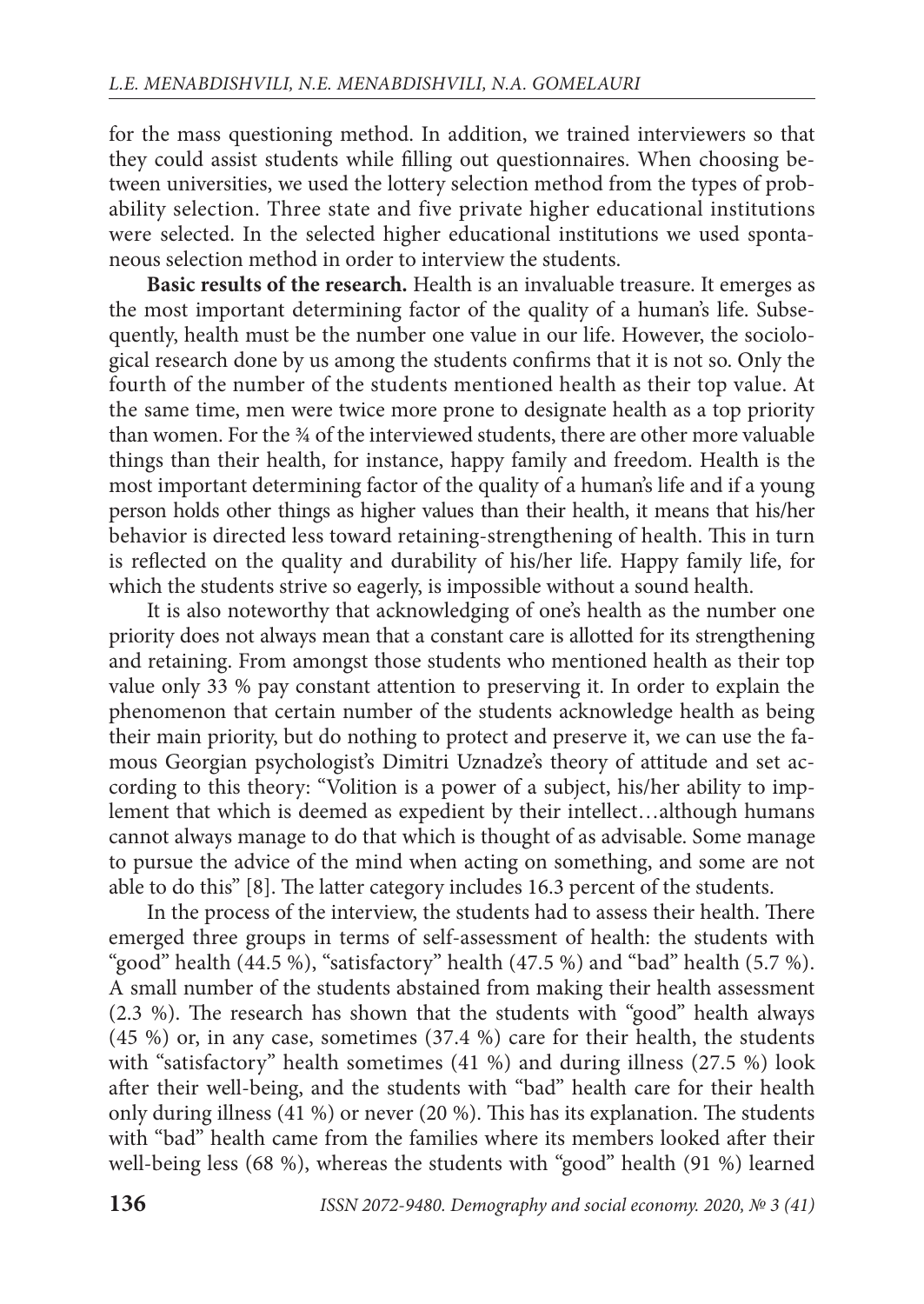the culture of caring for one's own health in their families since childhood. It also became clear that those students who pay a systematic attention to their health, make a habit of it since childhood (83 %), whereas those who do not look after their health think that the time for it has yet to come, because a person must start caring for his/her health after the age of 40. Women (87.4 %) were more prone to acquire habits of caring for their health since childhood than men (78.5 %).

We must acknowledge that the whole system of a human's needs comes down to the need for self-preservative. It is utterly important for both a person and society to establish habits of self- preservative behavior in the early ages. The earlier the person establishes the self- preservative behavior the more likely and higher his/her chance for quality life with long expectancy. The research has demonstrated that the situation is not quite so enviable among the students in this regard [4].

Scientific literature characterizes the risk-factors which affect health as well as their activity share. Among the risk-factors are: lifestyle (49-53 %), genetics (18-22 %), environmental conditions (17-20 %) and healthcare (8-10 %) [2]. Studying the respondents' views with regard to the mentioned issue has shown that among the risk-factors which affect health the main significance is allotted to life conditions (36 %), the next place is occupied by care for health or self-preservative behavior,  $(32.3 \%)$  after which come genetics  $(15 \%)$  and ecology  $(14.8 \%)$ . The female respondents deem life conditions as the leading factor of health, whereas males think self-preservative behavior to be the most important factor. Women mention life conditions 1.3 times more than the men. On the other hand, men are prone to mention self-preservative 1.1 times more as opposed to the women.

Among the students special attention is paid to lifestyle out of all the factors of healthcare. They appreciate healthy lifestyle 5.4 times more than systematic medical checkup. From among the forms of self-preservative behavior healthy lifestyle is predominant for 83.8 % of the respondents. Its predominance is ex-

pressed more among the men (85.7 %) than among the women (81.0 %).

For the majority of the students caring for health does not have a preventive character, when during a correct self-preservative behavior it is ab solutely important to undergo the preventive medical checkup and visit a doctor in a timely manner when one notices first signs of an illness. It is universally known that treatment is substantially more simple and effective when you go to the doctor at the

Table 1. **The frequency of caring for one's own health according to the sex of the respondents (%)**

| How often do you care<br>for your own health? | Male | Female |
|-----------------------------------------------|------|--------|
| Always                                        | 28.5 | 29.9   |
| Frequently                                    | 37.9 | 41.9   |
| Only during illness                           | 25.9 | 19.8   |
| Do not care for it at all                     | 7.0  | 7.7    |
| Did not answer                                | 0.7  | 0.7    |

Source: sociological research of the Institute of Demography and Sociology of the Ilia State University, 2018.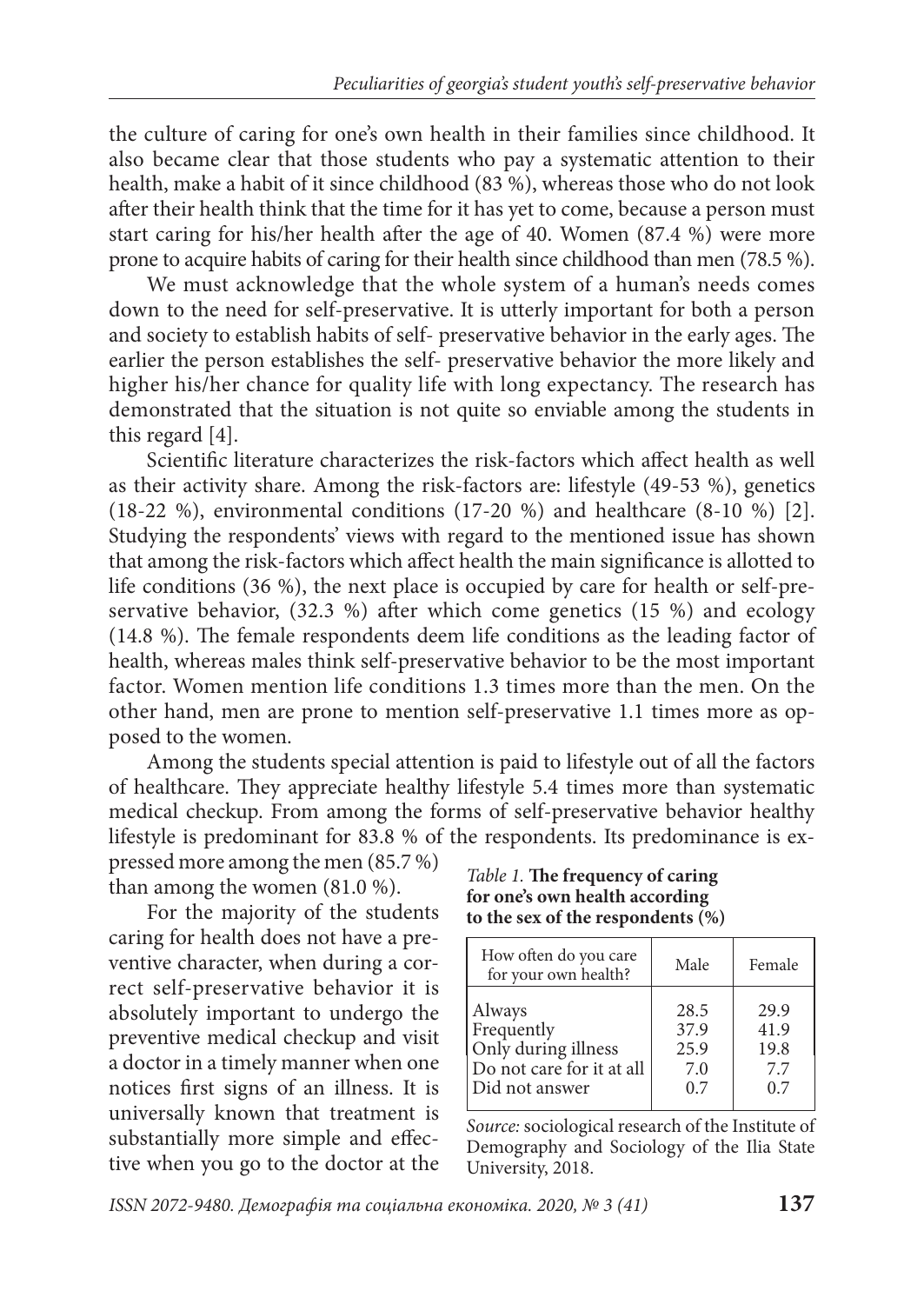first signs of a disease. The students do not understand this fact well because 22.8 % of them visit the doctor only in the extreme cases.

Fulfilling the recommendations of healthcare strongly depends on a person's volition and action. The female students are more consistent when implementing doctor's recommendations if they can afford it. The male students are more indolent to heed the doctor's recommendations (28 %).

From among the components of a healthy lifestyle the students, first of all, mention hygiene (41 %), healthy diet (32.5 %), sport (16 %) and recreation (10.5 %). In order to form the healthy lifestyle it is utterly significant to observe the rules of private hygiene. Otherwise, it is impossible to retain a good health even under the conditions of high level societal hygiene. This issue is very urgent as one person who does not maintain a private hygiene can become the cause of deterioration of another's health condition. Maintaining hygiene is precisely the main condition of avoiding infectious diseases. Nowadays, the world population faces this problem. The World Health Organization (WHO) announced the pandemic on 11 March of the current year. The number of the infected and deceased rises every day because of the new Corona Virus COVID-19 and it is impossible to predict final results. It is noteworthy that nobody knows about the long-term negative effects of this terrible pandemic. The WHO's primary recommendations are consistent and correct observance of the hygiene norms as well as maintaining social distance. The mentioned fact, once more, makes it clear that hygiene is of utmost importance. It is interesting that the students understand the significance of a private hygiene well, but they resort to those norms less  $(34.3 \%)$ . The female students maintain the rules of hygiene completely 1.2 times more than the male students. It is known that correct and rational nutrition, when it is necessary, is the prerequisite of the normal function of all systems of an organism. The students designated correct nutrition at the second place from

| Types of health care                      | Male | Female |
|-------------------------------------------|------|--------|
| Systematic medical checkups               | 12.4 | 16.2   |
| Diet and moderation                       | 21.2 | 29.3   |
| Absolute fulfillment of the hygiene rules | 31.3 | 37.2   |
| Systematic sport activities               | 20.8 | 5.4    |
| Recreation regime                         | 11.7 | 9.3    |
| Not indicated                             | 1.9  | 2.2    |
| Do not care                               | 0.0  | 0.4    |

## Table 2. **Habits of caring for health according to the sex of the respondents (%)**

Source: sociological research of the Institute of Demography and Sociology of the Ilia State University, 2018.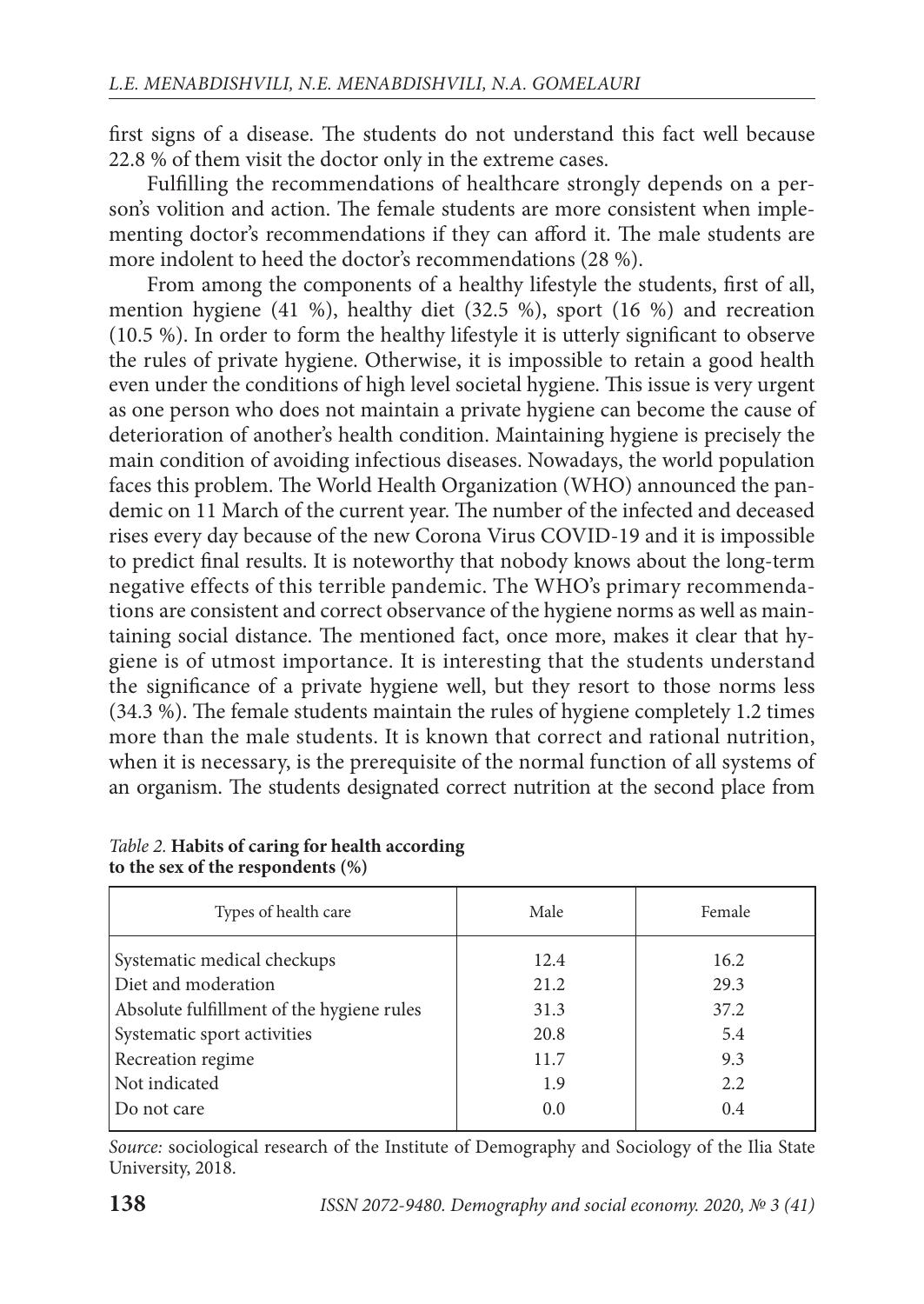among the essential components of a healthy life. Nonetheless, a healthy nutrition is not their lifestyle because they systematically consume fast food and thus endanger their health. Medics systematically warn us of the negative influence of the fast food on our health. The female students observe correct regime of nutrition and moderation 1.4 times more than the men.

Some of the basic preconditions for a human's health are engagement in sport and regime of recreation. In order to support or renew one's spiritual and physical health it is crucial to employ these components systematically. The men are 3.9 times more prone to engage in sport activities compared to the women, moreover they pay 1.2 times more attention to their recreation regime than the women.

From amongst the many components of a healthy lifestyle, one of the basic parts is to say no to bad habits — tobacco, alcohol, drugs. Representatives of health care warn us, in various forms, of the destructive impact of these bad habits on our health. The mentioned problem also poses a threat in terms of demography, inasmuch as the bad habits endanger not only a user's health but also menace natural increase of population. They cause various anomalies in the newborns of the ill parents, prevent embryo development or become the reason for childlessness. In the period of difficult demographic conditions it is essential to diminish the impact of these factors to a minimum. For this, the will of a population is necessary. It is especially important to study the youth's attitude toward these acute problems. We encountered tobacco users among the students of both sexes. However, there emerged a tendency of quitting this bad habit. The share tobacco users decreased by 7.3 % among the respondents. It is interesting that there was a higher decrease among the male respondents than among the women (men — 9.3 %, women — 5.4 %).

Georgia is considered the homeland of viticulture, where production of wine has started eight thousand years ago. Despite the extensive production, distinct regulations have been imposed on the consumption of wine. We encounter a moderate use of the alcoholic beverages among the student youth. The percentage of those students who absolutely abstain from drinking alcohol is 14 % among the men and 49 % among the women. From among those who drink alcohol at various frequencies, the majority are those who drink once a month. The quan-

| Respondent's<br>sex | Have you ever smoked? |              | Are you smoking currently? |              |              |           |
|---------------------|-----------------------|--------------|----------------------------|--------------|--------------|-----------|
|                     | Yes                   | No           | No answer                  | Yes          | No           | No answer |
| Male<br>Female      | 50.4<br>23.6          | 46.8<br>73.0 | 2.8<br>3.4                 | 41.1<br>18.2 | 58.9<br>81.3 | 0.5       |

|  |  |  | Table 3. Tobacco use among respondents (%) |  |
|--|--|--|--------------------------------------------|--|
|--|--|--|--------------------------------------------|--|

Source: sociological research of the Institute of Demography and Sociology of the Ilia State University, 2018.

ISSN 2072-9480. Демографія та соціальна економіка. 2020, № 3 (41) **139**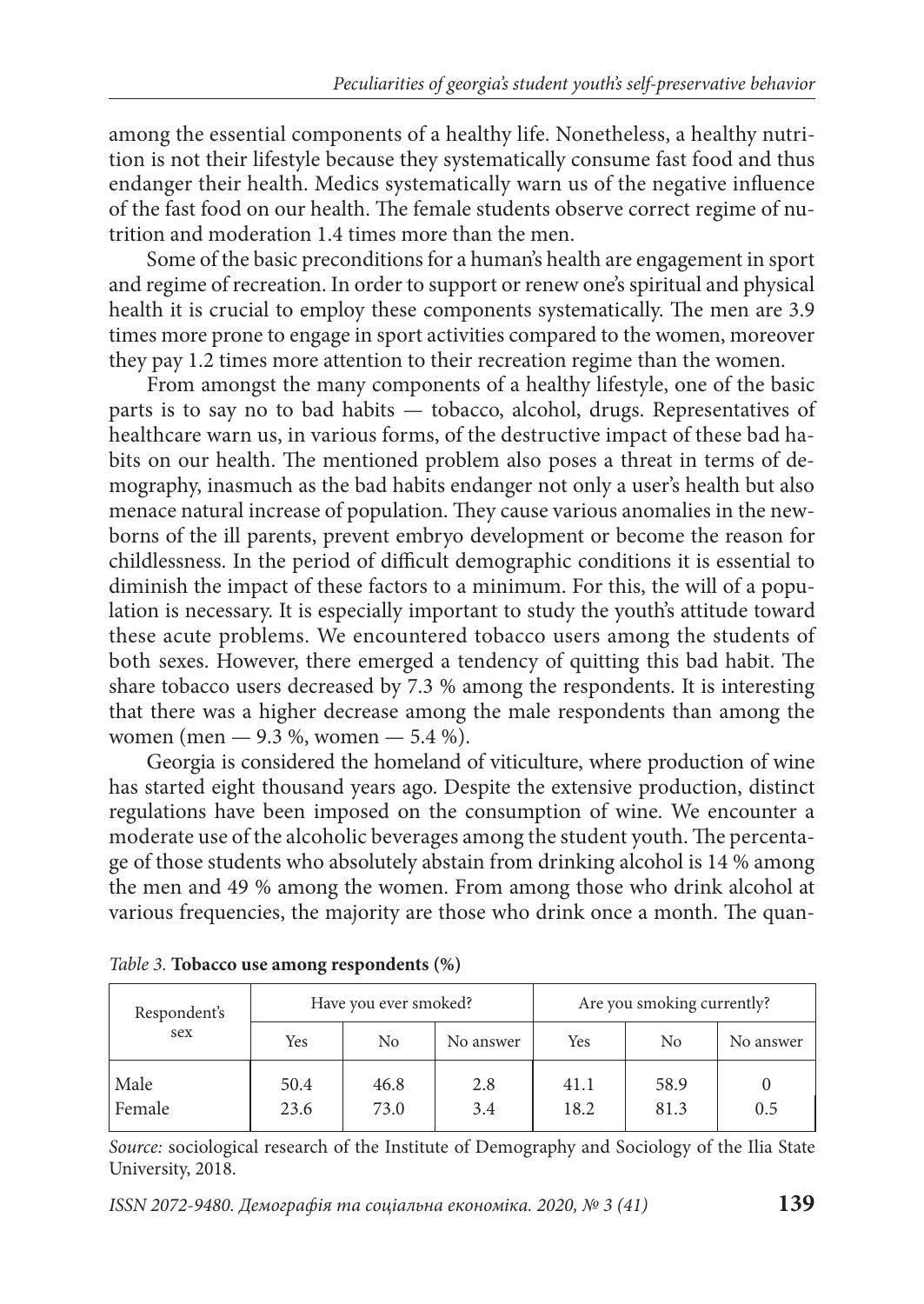tity of the latter exceeds 18.8 times the quantity of those who drink several times a week, in other words, the ones who are systematic users.

The percentage of the respondents who have a negative attitude toward drugs is 80 %. This negative attitude is more pronounced among the women. Every third among the men states that they have experimented with narcotics and it is a customary habit for every fifth of them. It must be noted that there are also frequent drug users among the women, although their quantity is 5 times less than that of the men.

It merits mentioning that the inclination to bad habits is less pronounced among the students with "good" health. For example, 75 % from this group do not use tobacco, whereas from among the students with "bad" health more than half are addicted to the tobacco. Amidst the students with "good" health 77 % have never used narcotics and 73 % of the students with "satisfactory" health have never done so, whereas the students with "bad" health are frequent users of drugs.

Effective self-preservative behavior significantly determines life expectancy. The individual desire life expectancy expresses a personal advantage. The demand for life expectancy is more pronounced among the men than among the women (the desired life expectancy for the men is 89 years, for the women — 83 years). The desired does not mean the possible. The respondents think that they will live less than what is desired. Moreover, the difference between the desired and life expectancy is larger among the men (11 years), than among the women (9 years) [7]. The interviewed student youth explain this distinction between the desired and possible life expectancy by health conditions and environment. The indicator of the possible life expectancy is the lowest amid those respondents who assess their health as being "bad". The ideal life expectancy indicator for the latter exceeds the desired by 3.2 and the possible by 11.7. The desired life expectancy exceeds the possible one by 8.5 years. Among the students who assessed their health as being "good", the difference between the indicators of the ideal and desired life expectancy is only 1.1, between the ideal and pos $sible$   $-$  5.5 years. The desired life expectancy indicator exceeds by 2.2 the possible

| Indicators of self-preservative                        | Health care frequency |              |                |
|--------------------------------------------------------|-----------------------|--------------|----------------|
| behavior                                               | Always                | Sometimes    | During illness |
| Ideal life expectancy                                  | 87.0                  | 85.9         | 84.6           |
| Desired life expectancy<br>Anticipated life expectancy | 84.2<br>79.8          | 84.1<br>78.6 | 80.9<br>75.3   |

## Table 4. The impact of health care **on the indicators of self-preservative behavior** (%)

Source: sociological research of the Institute of Demography and Sociology of the Ilia State University, 2018.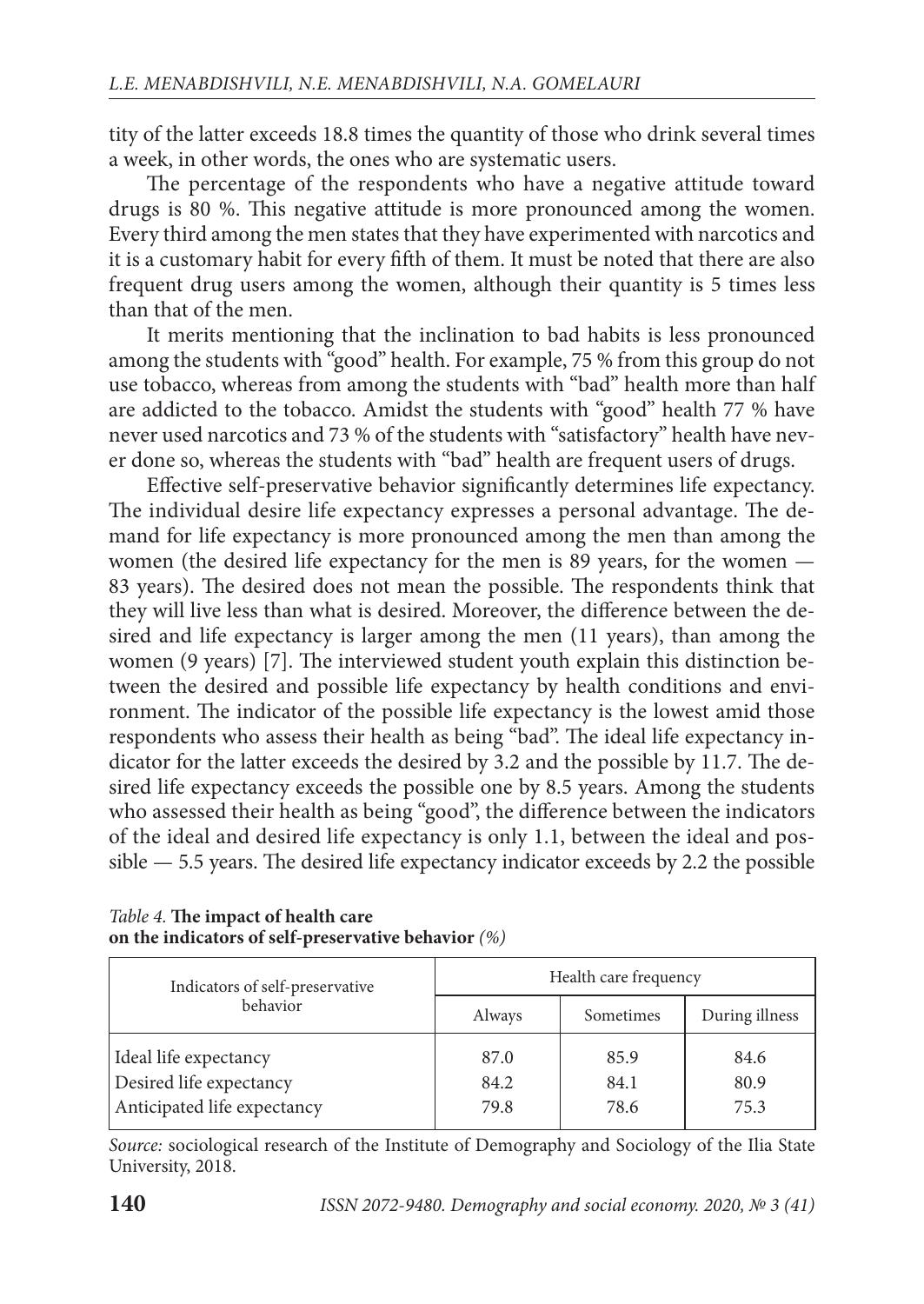one. With regard to the respondents who assessed their health as being "satisfactory," the difference between their ideal and desired life expectancy is 2.0, between the ideal and possible  $-6.9$ , between the desired and possible  $-$ 4.9 years. There is a clear indication of different views and expectations in terms of the parameters of self-preservative behavior among the respondents with various health conditions.

The more actively a respondent looks after their health, the higher their disposition toward life expectancy. The decrease of indicators is directly proportional to the quality and frequency of the respondent's health. Moreover, the higher health, as the main values in the value system, the higher the assessment of self-preservation behaviors indicators. Subsequently, there exists an important relationship between a person's attitude and the analyzed factors.

**Conclusion**. The research has demonstrated that the student youth's selfpreservative behavior is characterized by a low culture. This is mainly determined by the mistakes made in their socialization. In order to overcome this setback, significant measures must be carried out. It is essential that the culture of self-preservative behavior be established in earlier years. Together with families, the mentioned process must involve pre-school and school education systems. A special attention must be paid to maintaining the norms of a private hygiene. Our current life situation has shown us that this is the most important issue that needs to be solved.

In order to preserve the nation's physical and psychological health, it is crucial to strengthen the role of school education in the process of fighting against bad habits. The youth must have access to information sources which alert them to the risk-factors influencing health. Mass media's role and their active participation is important in this regard. It is essential to strengthen the youth's sense of individual responsibility and to provide them with knowledge and skills that will offer them better means to care for their own health.

It is significant to ensure the establishment of health as the primary value within the value system, and to place formation of health care habits as topmost priority. The youth must be informed with regard to the importance of health for them personally, as well as for society as a whole. There must be implemented events in order to involve the youth in sport activities, foster popularization of healthy lifestyle by introducing mass campaigns for sport activities and by using other events. It is advisable to integrate youth recreation and entertainment programs with their physical activities.

It is crucial that health be established as a primary value within the system of a person's values and habits of caring for health must be set as a number one priority. Physical education of adolescents must be considered as one of the priorities. Nowadays, girls are less engaged in sport. It is important to remedy this problem, and the role of schools must be increased in this utterly crucial affair. It is essential to introduce an annual obligatory medical checkup in order to se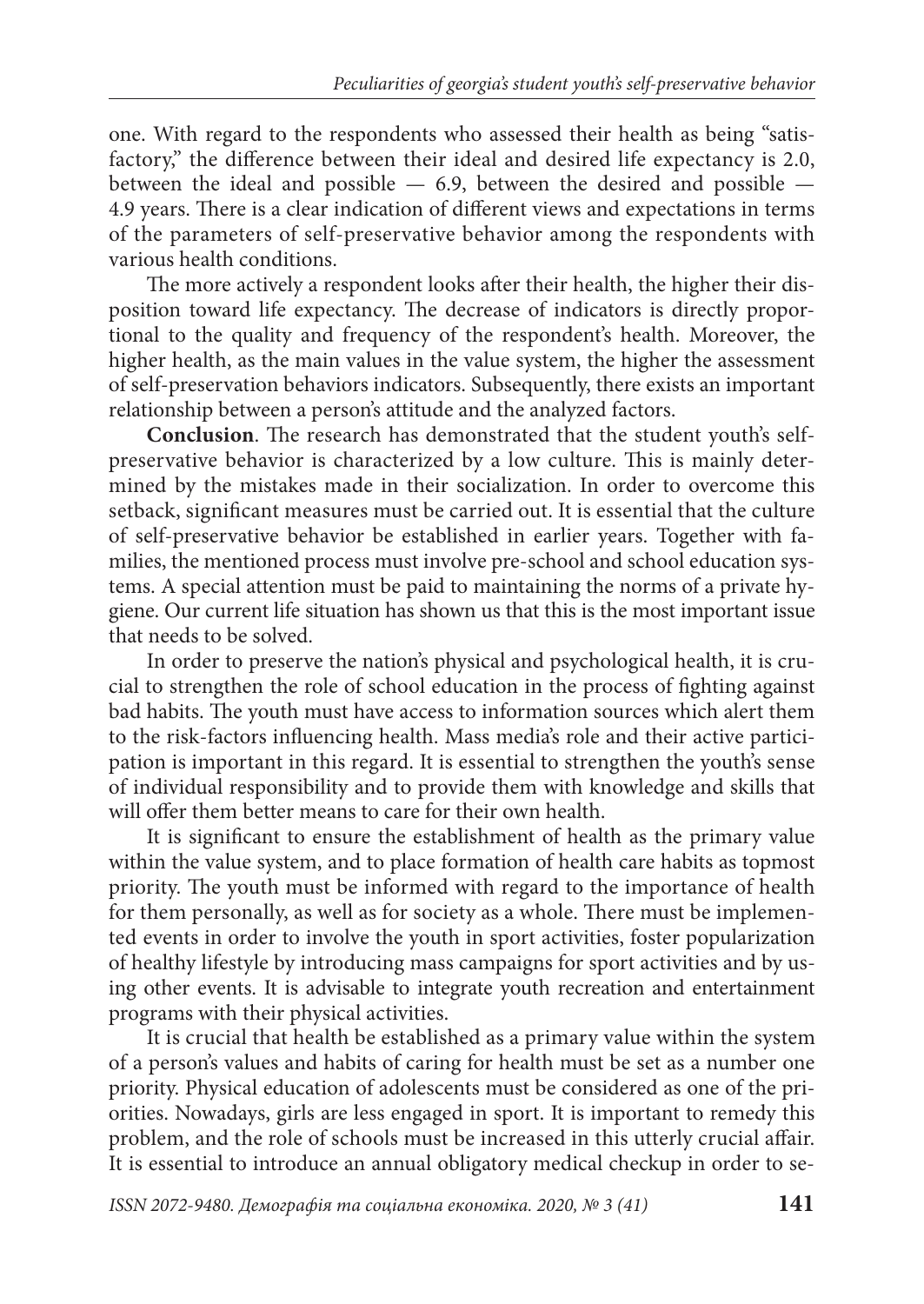cure health prophylactic of the youth. Today, each of us is obliged to take active steps so that our future generation becomes healthy. This is necessary for the country's demographic situation.

## **REFERENCES**

- 1. Gomelauri, N. (2017). Social health and social security of the youth. Ilia State University Institute of Demography and Sociology Collection of works: problems of demography and sociology, Tbilisi.
- 2. Lisitsyn, U. P., & Sakhno, A. V. (1988). Human's health social value. Moscow [in Russian].
- 3. Menabdishvili, L. (2019). Georgia's student youth, social-demographic essays. Polygraphic Center" Bartoni". Tbilisi.
- 4. Menabdishvili, N. (2017).Students attitude toward a healthy lifestyle.Collection of works of Ilia State University Institute of Demography and Sociology: problems of demography and sociology. Tbilisi.
- 5. National research of the youth in Georgia (2014). UNICEF. www.unicef.org/georgia
- 6. Shelia, M. (2017).Peculiarities of Georgia's student youth's demographic behavior. Collection of works of Ilia State University Institute of Demography and Sociology: problems of demography and sociology. Tbilisi.
- 7. Tsuladze, G. (2016). Demographic Yearbook of Georgia 2015. Tbilisi.
- 8. Uznadze, D. (2009). Psychology of attitude and set. IV edition. Tbilisi: Publishing House "Georgian herald".
- 9. State Sport Policy Document. Developed by the Government of Georgia on May 22, 2013. State of Sports approved by Resolution N127. (2014). Interagency Coordinating Council for Policy Support. http://msy.gov.ge/files/veko/2014%20 wali/marathi/
- 10. National Technical University of Ukraine "Igor Sikorsky Kyiv Polytechnic Institute" (2020). http://kpi.ua/ru

Стаття надійшла до редакції журналу 07.07.2020

Л.Е. Менабдишвілі, канд. екон. наук, асоц. дослідн. Інститут демографії та соціології Державного університету Ілії 0162, Грузія, м. Тбілісі, вул. К. Чолокашвілі, 3/5 E-mail: lelamen@gmail.com ORCID 0000-0003-3847-6250 Н.Е. Менабдишвілі, канд. екон. наук, асист.-дослідн. Інститут демографії та соціології Державного університету Ілії 0162, Грузія, м. Тбілісі, вул. К. Чолокашвілі, 3/5 E-mail: nanamen@gmail.com ORCID 0000-0002-3577-4888 Н.А. Гомелаурі, асоц. дослідн. Інститут демографії та соціології Державного університету Ілії 0162, Грузія, м. Тбілісі, вул. К. Чолокашвілі, 3/5 E-mail: gomelaurinino@yahoo.com; nino.gomelairi@ilaiuni.edu.ge ORCID 0000-0003-4796-4221

ОСОБЛИВОСТІ САМОЗБЕРЕЖУВАЛЬНОЇ ПОВЕДІНКИ СТУДЕНТСЬКОЇ МОЛОДІ ГРУЗІЇ

Стаття заснована на авторському соціологічному дослідженні «самозбережувальна по ведінка студентів». Використовуючи випадкову вибірку ми опитали 1200 студентів віком від 18 до 24 років із різних університетів Тбілісі, оскільки 70 % вищих на